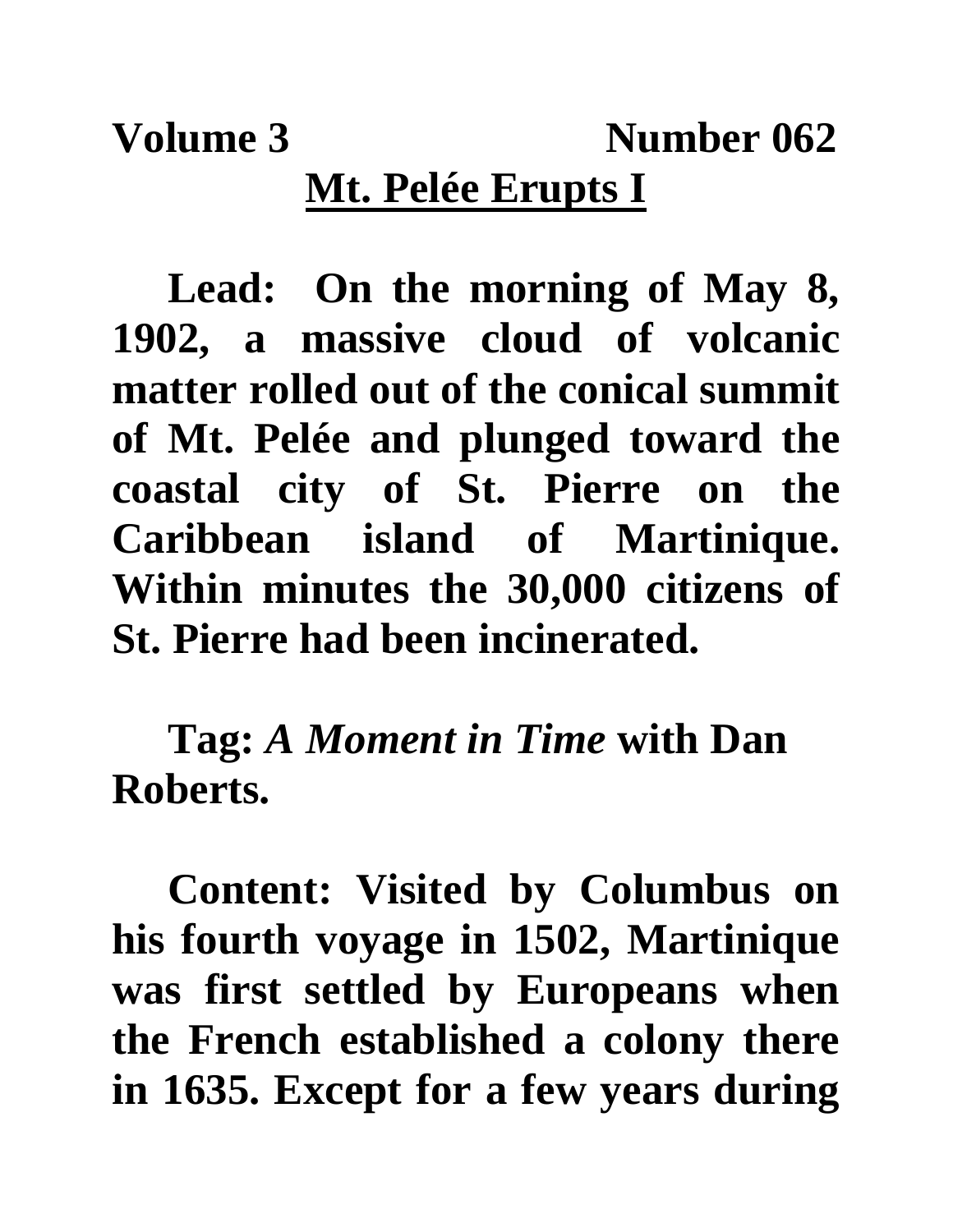**wartime, they retained control and French Martinique remains in the twenty-first century. The island was formed by volcanoes, the principal of which was Mt. Pelée, a stratovolcano towering 4500 feet above the northern end of the Island. Until 1902 the chief commercial center of Martinique was the port of St. Pierre three miles distant from Mt. Pelée.** 

**For half a century the mountain lay dormant, quietly baking in the warm tropical climate of the eastern Caribbean. Then, in the early spring, 1902, it woke up. Belching steam and ash, at first the volcano's activity seemed harmless enough. No molten lava flowed down its slopes threatening the farmers there and the French**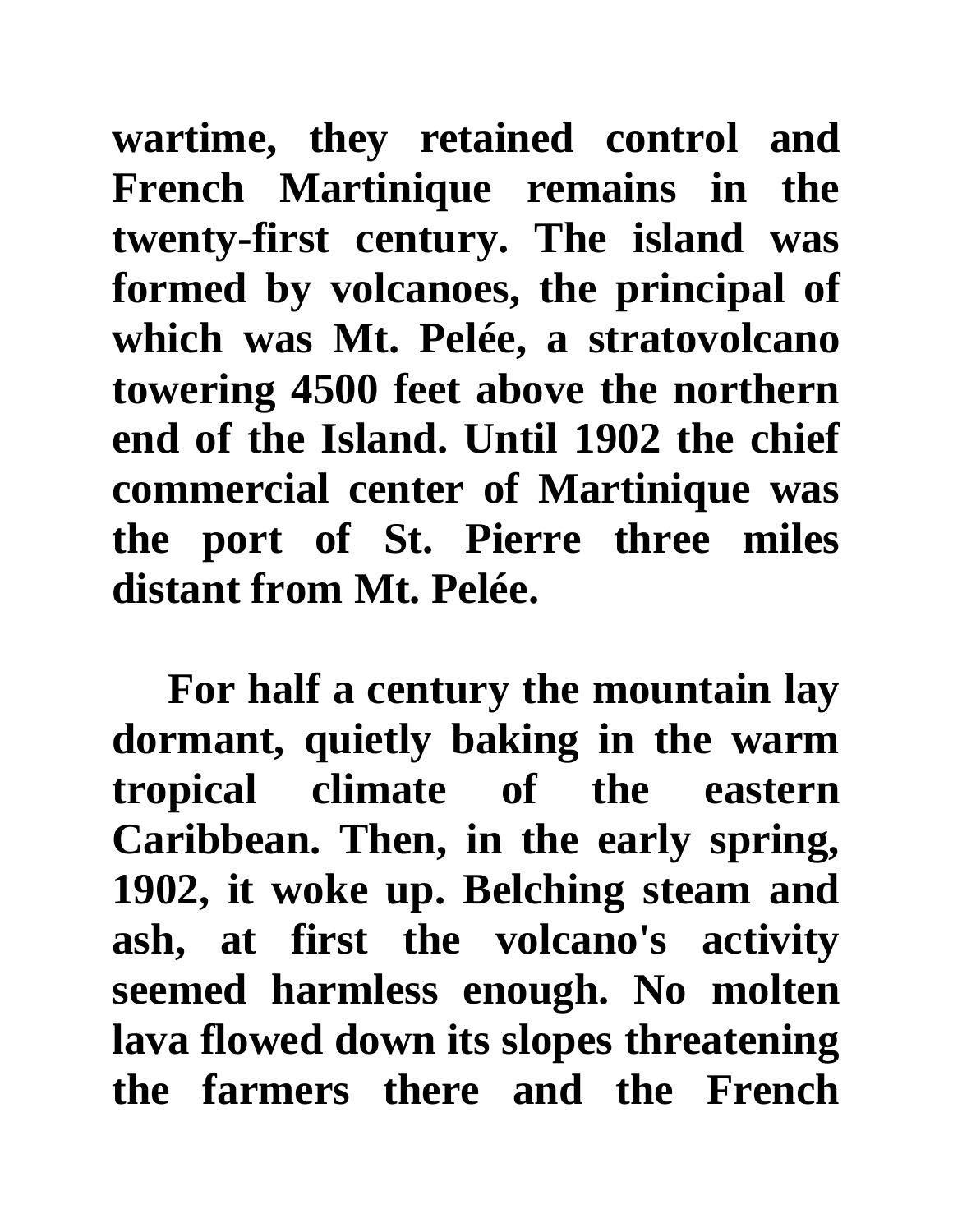**colonial governor took no unusual precautions. In April the eruptions of Mt. Pelée became more frequent and furious and minor earthquakes grew in number. Refugees poured into St. Pierre, with its red-tiled and stone houses covered now with gray ash so thick on the streets that it muffled the sound of carriage wheels.**

**The morning of May 8th found Mt. Pelée rumbling, erupting in its normal manner, with ash and steam climbing skyward. About mid-day an unusual cloud blew out of the cone and instead of going up, it went down, rolling toward St. Pierre at about a hundred miles an hour. A survivor standing on a hill overlooking the town described the cloud as glowing, filled with rolling**